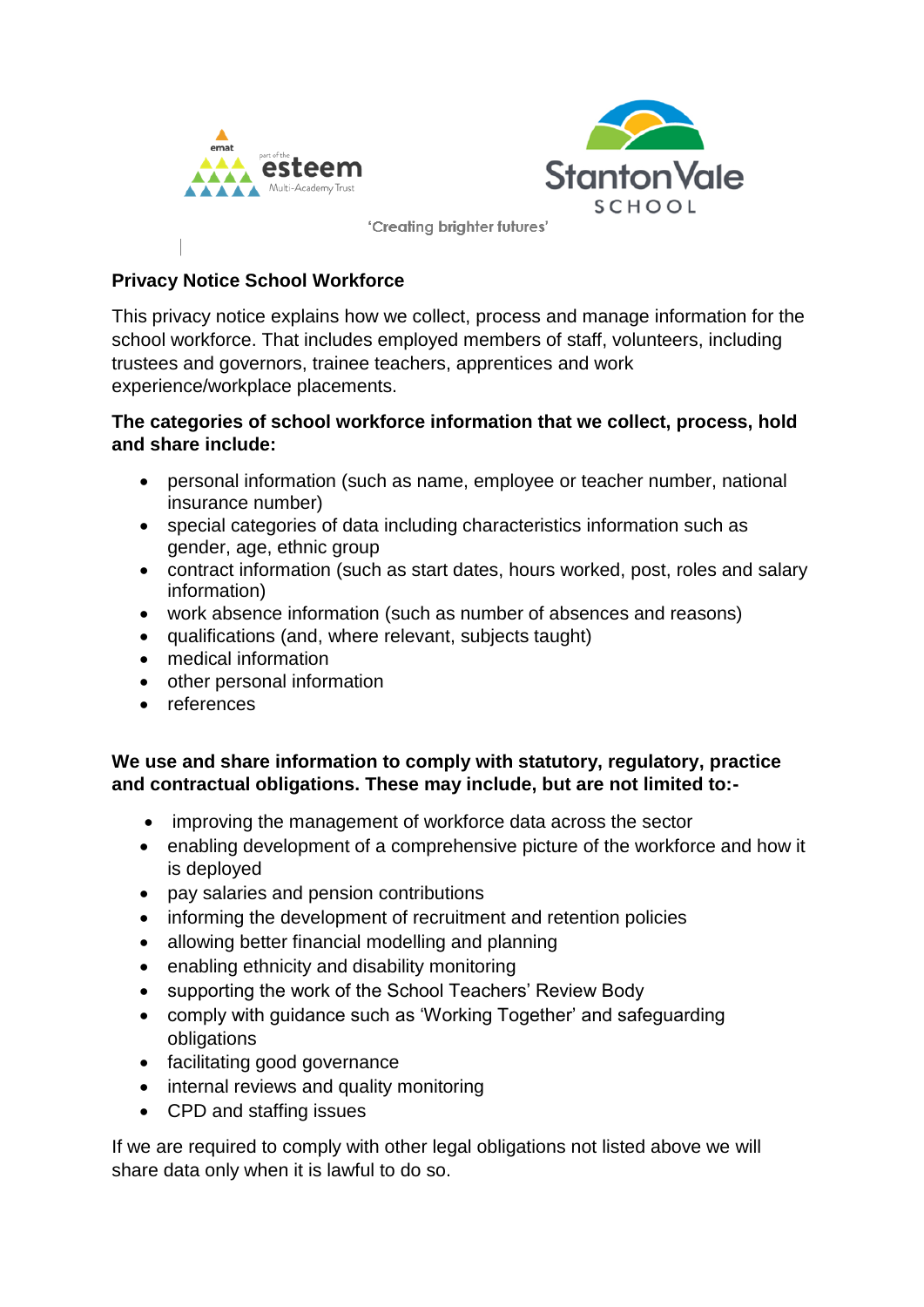



#### **The lawful basis on which we collect and process this information**

We must make sure that information we collect and use about pupils is in line with the UK GDPR and Data Protection Act. This means that we must have a lawful reason to collect the data, and that if we share that with another organisation or individual we must have a legal basis to do so.

The lawful basis for schools to collecting and processing information comes from a variety of sources, such as the Article 6 and Article 9 of the UK GDPR, the Safeguarding of Vulnerable Groups Act 2006. We also have obligations to organisations such as HMRC and the Department of Work and Pensions.

### **Collecting this information**

Whilst the majority of information you provide to us is mandatory, some of it is provided to us on a voluntary basis. In order to comply with data protection legislation, we will inform you whether you are required to provide certain school workforce information to us or if you have a choice in this.

# **Storing this information**

We hold school workforce data for in accordance with our HR and Retention Policy

#### **Who we share this information with**

We may share this information with organisations such as:

- our local authority
- the Department for Education (DfE)
- Safeguarding and protection for children and vulnerable adults
- Pavroll services
- Legal Advisers
- Insurance providers
- HMRC
- Teacher Pension Scheme and the Local Government Pension Scheme (and other pension providers
- Health professionals
- Multi Academy Trust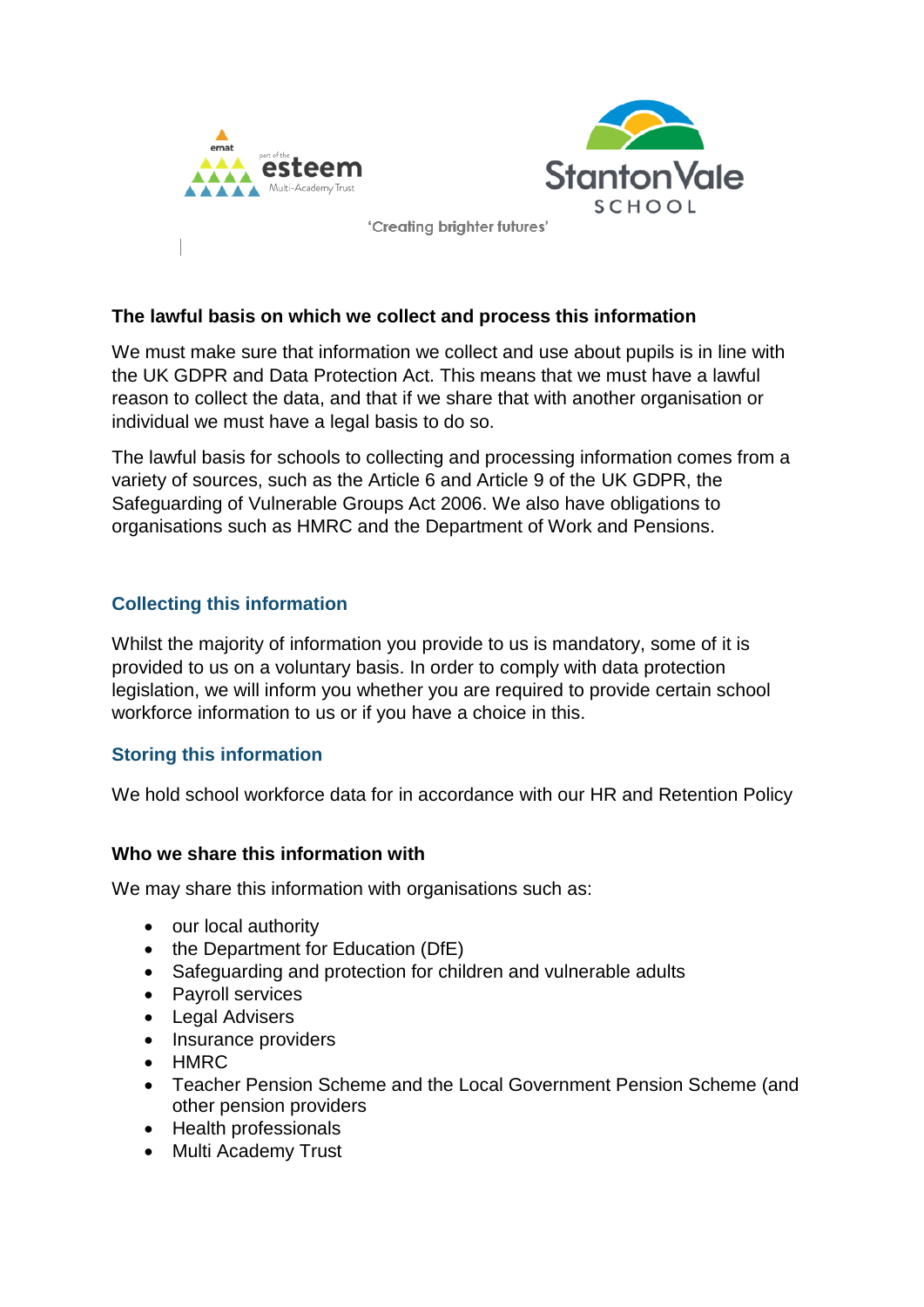



### **Why we share school workforce information**

We do not share information about workforce members with anyone without consent unless the law and our policies allow us to do so.

# **Local authority**

We are required to share information about our workforce members with our local authority (LA) under section 5 of the Education (Supply of Information about the School Workforce) (England) Regulations 2007 and amendments.

# **Department for Education (DfE)**

We share personal data with the Department for Education (DfE) on a statutory basis. This data sharing underpins workforce policy monitoring, evaluation, and links to school funding / expenditure and the assessment educational attainment.

We are required to share information about our pupils with the (DfE) under section 5 of the Education (Supply of Information about the School Workforce) (England) Regulations 2007 and amendments.

#### **Data collection requirements**

The DfE collects and processes personal data relating to those employed by schools (including Multi Academy Trusts) and local authorities that work in state funded schools (including all maintained schools, all academies and free schools and all special schools including Pupil Referral Units and Alternative Provision). All state funded schools are required to make a census submission because it is a statutory return under sections 113 and 114 of the Education Act 2005

To find out more about the data collection requirements placed on us by the Department for Education including the data that we share with them, go to [https://www.gov.uk/education/data-collection-and-censuses-for-schools.](https://www.gov.uk/education/data-collection-and-censuses-for-schools)

The department may share information about school employees with third parties who promote the education or well-being of children or the effective deployment of school staff in England by: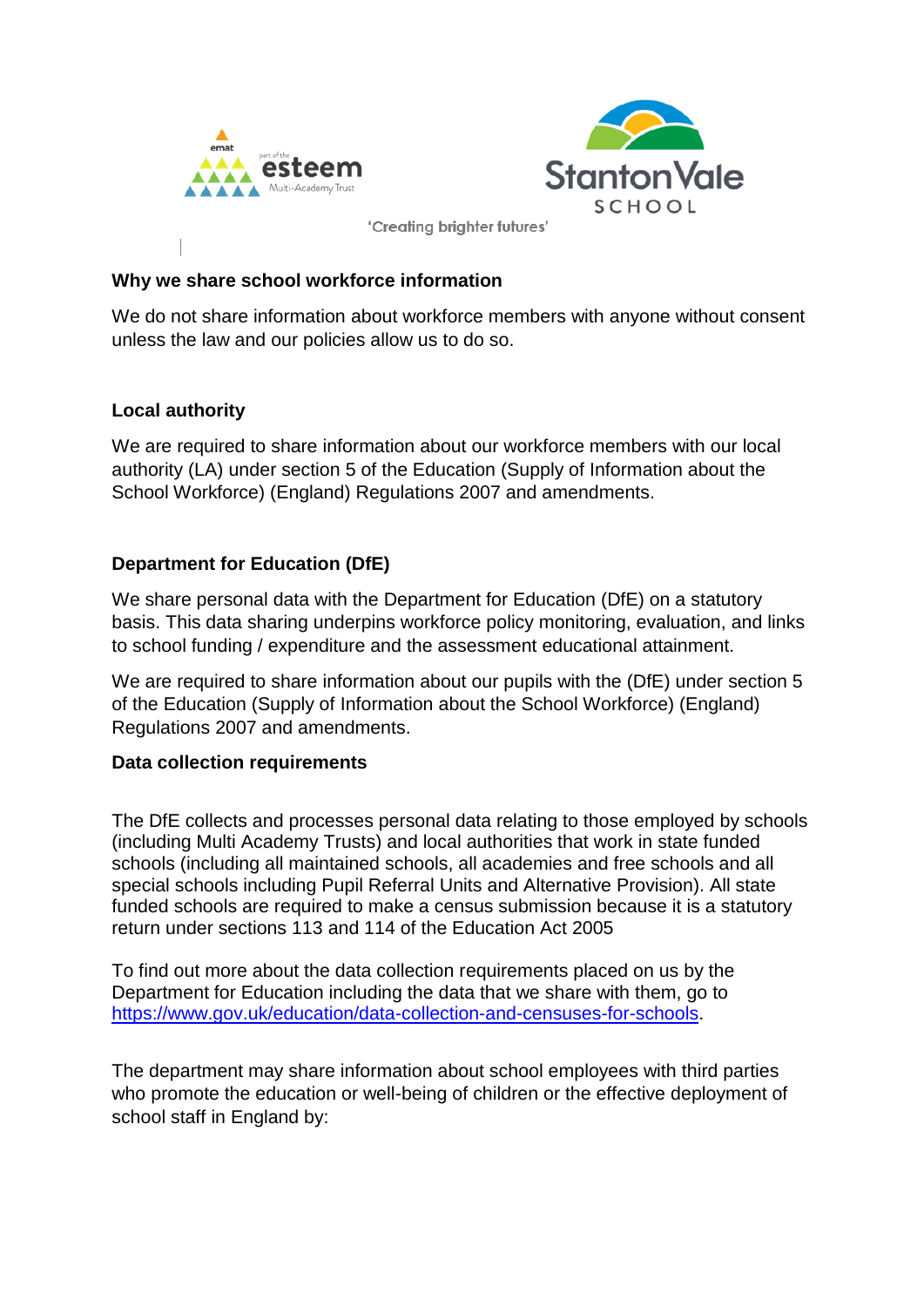



- conducting research or analysis
- producing statistics
- providing information, advice or guidance

The department has robust processes in place to ensure that the confidentiality of personal data is maintained and there are stringent controls in place regarding access to it and its use. Decisions on whether DfE releases personal data to third parties are subject to a strict approval process and based on a detailed assessment of:

- who is requesting the data
- the purpose for which it is required
- the level and sensitivity of data requested; and
- the arrangements in place to securely store and handle the data

To be granted access to school workforce information, organisations must comply with its strict terms and conditions covering the confidentiality and handling of the data, security arrangements and retention and use of the data.

For more information about the department's data sharing process, please visit:

<https://www.gov.uk/data-protection-how-we-collect-and-share-research-data>

To contact the department:<https://www.gov.uk/contact-dfe>

#### Requesting access to your personal data

Under data protection legislation, you have the right to request access to information about you that we hold. To make a request for your personal information, contact **[info@stantonvale.derbyshire.sch.uk](mailto:info@stantonvale.derbyshire.sch.uk)**

You also have the right to: